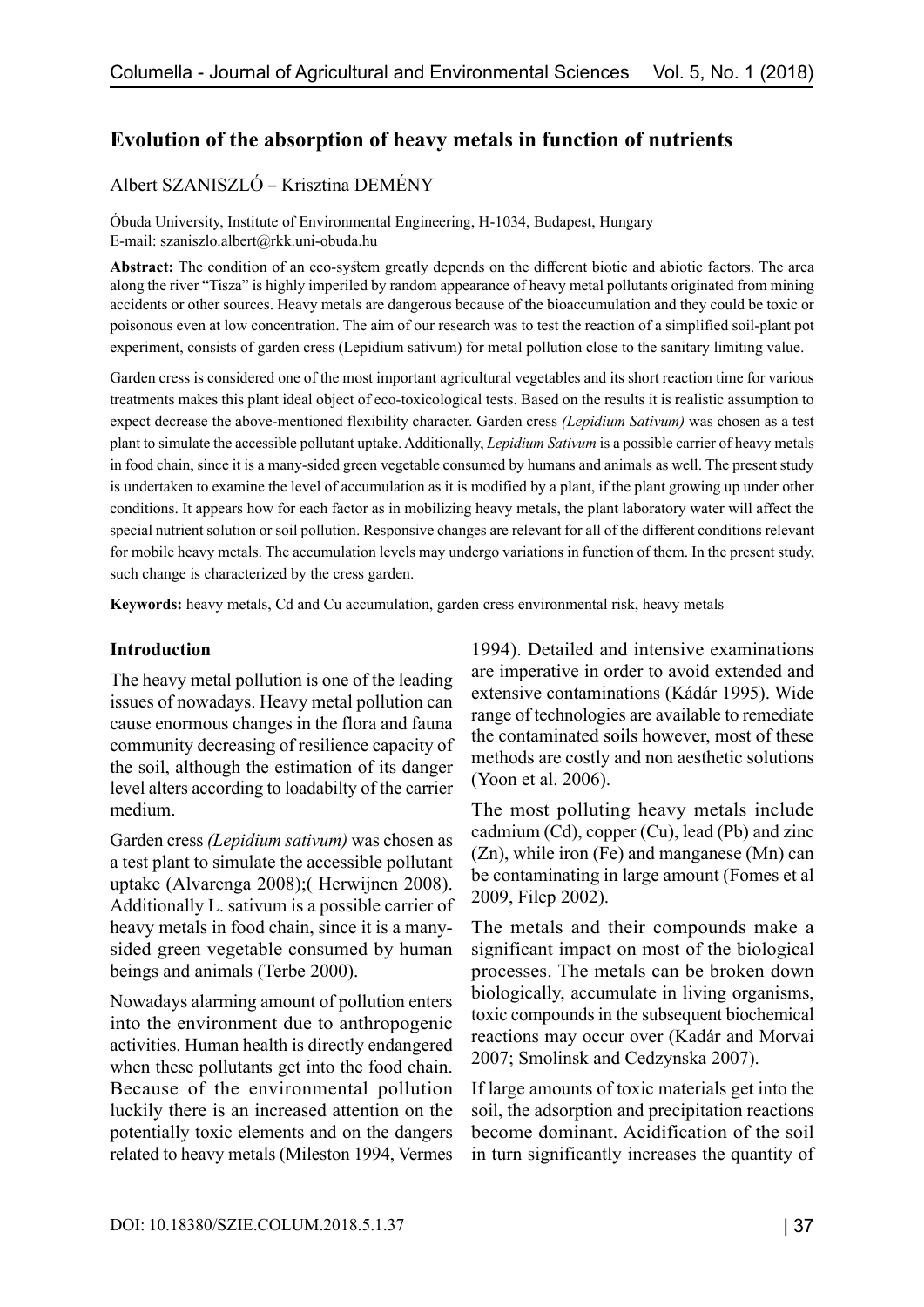mobile ions, the concentration of the metal ion in solution. Acidification is specially dangerous in already polluted areas, because the insoluble state of heavy metal compounds can cause serious environmental damage to the soil when they are mobilized (Yoon at al. 2006).

According to our knowledge the essential elements for the plants can be devided the ones, that are required in relatively large quantities (macro-elements H, C, N, O, Mg, P, S, K and Ca), and those which are need only in a small amount (micronutrients: C, Cl, V, Mn, Fe, Cu, Zn and Mo). However, as the experimental techniques are getting more and more precise, the number of microelements that are important for the plants will continue to grow (Győri 1998, Luo and Rimmer 1995).

# **Materials and methods**

# *Sampling*

During earlier investigations it was found those samples that's Cu and Zn concentrations exceeded the pollution limits or approached it. Into these soil samples was planted cress seeds and after 14 days the Cu and the Zn concentration were determined in the roots, stems and leaves with FAAS method. The physical parameters of the plants (e.g. root length, stem length, leaf surface) were determined in each case. In the experiment was placed 2 cm sample of the cress seeds were sowed into 50 ml beakers.

During the experiment, the soaked seeds were kept wet with distilled water.

The contamination happened with 0.56 mg  $Cu^{2+}$ , and 1.965 mg  $Zn^{2+}$ . The experiment happened in containers, that were specially designed for the rearing of plants occurred. Into the containers were sprayed 150-180 pieces of cress seeds by water. Previously these were soaked in distilled water (for 10-20 minutes) and then there were placed them on the web that layed in the containers. The cups had a 4 cm diameter and 2-3 cm thick. After the plants were contaminated, the liquid in the pot to the roots was always refilled until the net.

Besides the above mentioned container cress was planted into petri dishes, too. The contamination occurred the same level, 0.56 mg and 1.965 mg  $Cu^{2+} Zn^{2+}$  solution. Within the petri dishes 6 grams of cress was groved. This is 15-20 times more that the plants mentioned at paragraph 2. The Petri dishes had 15 cm of diameter, lined with filter paper. The amount of seeds that was spread onto the surface was 6 g. The plants were kept wet by distilled water after the pollution. They were treated for three days.

# *Preparation of the Hoagland solution*

The medium was prepared on the day of use: 100 cm<sup>3</sup> Hoagland stock solution was diluted to 1 dm<sup>3</sup>, while  $KH_2PO_4$  to 5 cm<sup>3</sup> of the stock solution was added. The pH is could be set to approximately 6 with adding  $1 \text{ mol } dm^3$  NaOH (approx.  $0.6 \text{ cm}^3$ ).

*Table 1*. The composition of ten times concentration of nitrogen-free Hoagland solution and content of Arnon-type solution

| Composition of ten times concentration<br>of nitrogen-free Hoagland solution |               |             | Content of Arnon-type solution |                |  |  |
|------------------------------------------------------------------------------|---------------|-------------|--------------------------------|----------------|--|--|
| Chemical                                                                     | Concentration |             | Chemical                       | Concentration  |  |  |
|                                                                              | $g dm^{-3}$   | $mmol/dm-3$ |                                | $g \, dm^{-3}$ |  |  |
| FeSO <sub>4</sub> $\cdot$ 7 H <sub>2</sub> O                                 | 0.05          | 0.18        | H <sub>3</sub> BO <sub>3</sub> | 1.43           |  |  |
| CaCl <sub>2</sub>                                                            | 3.05          | 27.5        | MnCl                           | 1.42           |  |  |
| MgSO, 7H, O                                                                  | 2.46          | 10          | $CuSO4$ : 5 H <sub>2</sub> O   | 0.04           |  |  |
| $Na2 - EDTA$                                                                 | 0.06          | 0.161       | $Na2MoO4·2 H2O$                | 0.059          |  |  |
| Arnon-type solution*                                                         |               |             | $ZnSO4$ 7 H <sub>2</sub> O     | 0.11           |  |  |
| KH <sub>2</sub> PO                                                           |               |             |                                |                |  |  |

\* - Before filling the stock solution up to 1 cm<sup>3</sup>, 20 cm<sup>3</sup> of Arnon-type solution was added to the flask. \*\* - From the potassium-dihydrogen phosphate we create a separated a stock solution (111,62 dm<sup>-3</sup>), which was supplemented with trace elements, we only add it to the nitrogen-free Hoagland stock solution while diluting.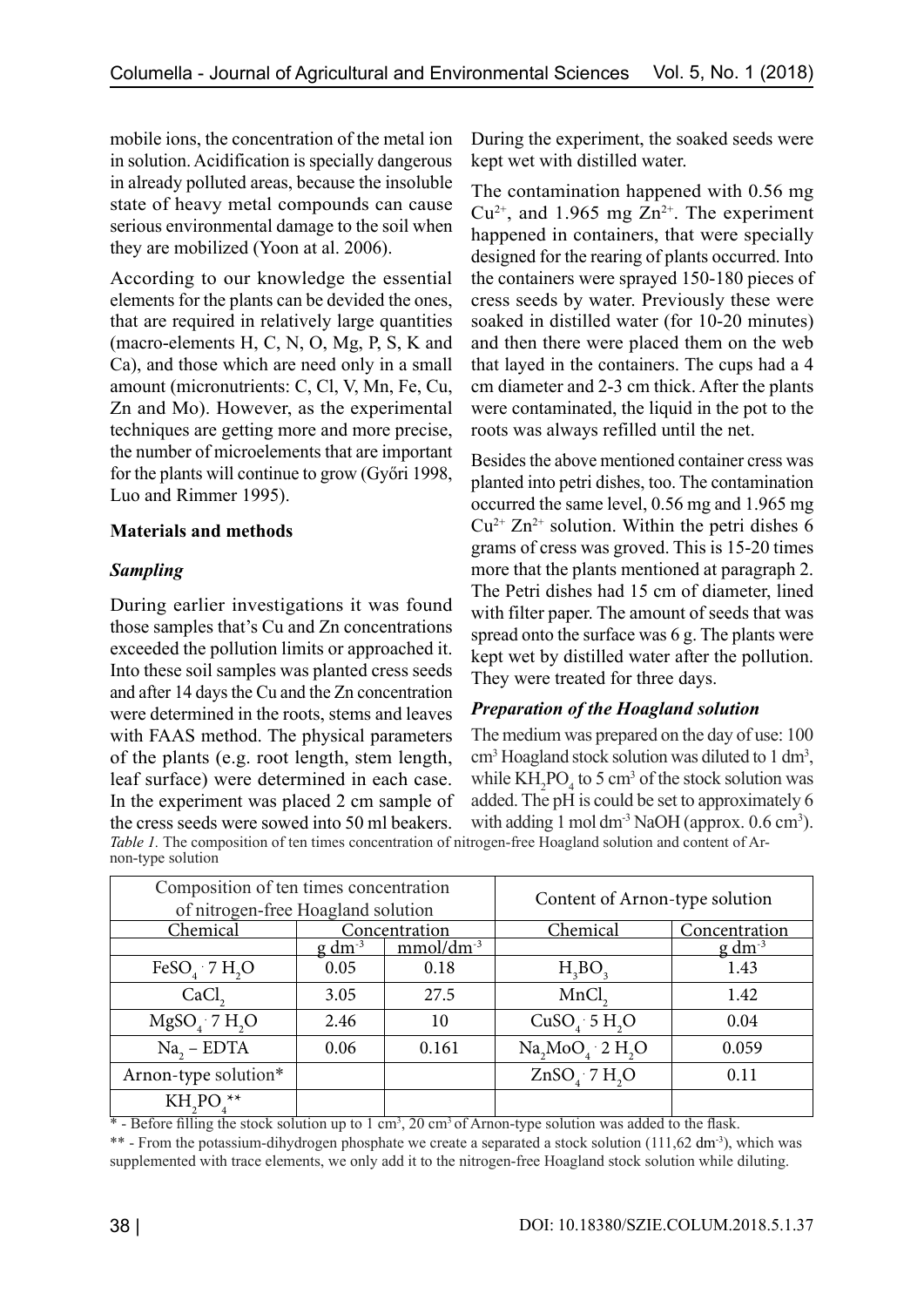# *Monitoring of soil pollution*

*Sampling:* 50 soil and 4 control samples were collected from  $0-30$  cm  $(A)$  and  $70-100$  cm  $(B)$ depth along Szabolcsveresmart settlement, which frequently called Rétközi reservoir (located in Szabolcs – Szatmár – Bereg county, GPS coordinates: N: 48.29340° E: 22.03357°). Samples were taken according to the sampling network based on standards no. MSz 21470-50 (Msz. 2007).

After transport to the laboratory, samples were left to dry by exposing to the air. In order to remove the bigger stones and remnants of roots, the samples were sifted through a 2 mm sieve.

## *Dry weight content and pH determination:*

Determination of dry weight content and pH were made according to standards no. MSz-08- 0205-1978; MSz-08-0206/2-1987 (Msz. 1978, Msz. 1987).

## *Phytoextraction experiment*

Phytoextraction processes with *L. sativum* in soil were conducted under laboratory condition.

#### *General treatment of the seeds:*

4 containers were filled the soil derived from Rétközi reservoir (see on Figure 1.: 17-A; 20- A; T-A; T-B). Three replicated were used in all variants. The soil type is Eutric Cambisol (WRB reference). 4 soil samples (T-1 to T4) with outstanding value of concentration (compared to the average value) were used. The bio cress seeds, produced by BIOrganic Ltd, were scattered over the soil. Small amount of soil was sprinkled lightly over them, just to cover. A spray bottle was used to keep the seeds evenly moist. They sprouted after 2-3 days. 0.2 g (138 pieces) seeds were used for one experiment. The seedling occurred at room temperature (between 18- 23 °C). At the end of  $14<sup>th</sup>$  day, the full-grown plants were removed and carefully washed off. The redundant water was done away and every plant was separated into roots, stems and leafs. The parts of the plants were digested as it is described below.

# *Microwave digestion*

## *Sample preparation:*

Soil*:* at first samples were sifted through a 0.2 mm sieve. 0.5 g dry matter soil was taken into each teflon bomb. Then  $5 \text{ cm}^3 65\%$  HNO<sub>3</sub> and 2 cm<sup>3</sup> 30 %  $H_2O_2$  were added before starting the digestion program.

Plant: The preparation of plant samples happened the same way, but different quantity of acids were added: 6 cm<sup>3</sup> 65% HNO<sub>3</sub>, 1 cm<sup>3</sup> 30 % H<sub>2</sub>O<sub>2</sub>. Digestion:

Samples were digested by a MILESTONE 1200 Mega Microwave Digester (see the digestion program in Table 3. – (Terbe 2000)).

# Determination of heavy metal content:

After the procedure described above the



*Figure 1.* The "Rétközi" lake sampling points, which shows the location of the sampling grid patterns.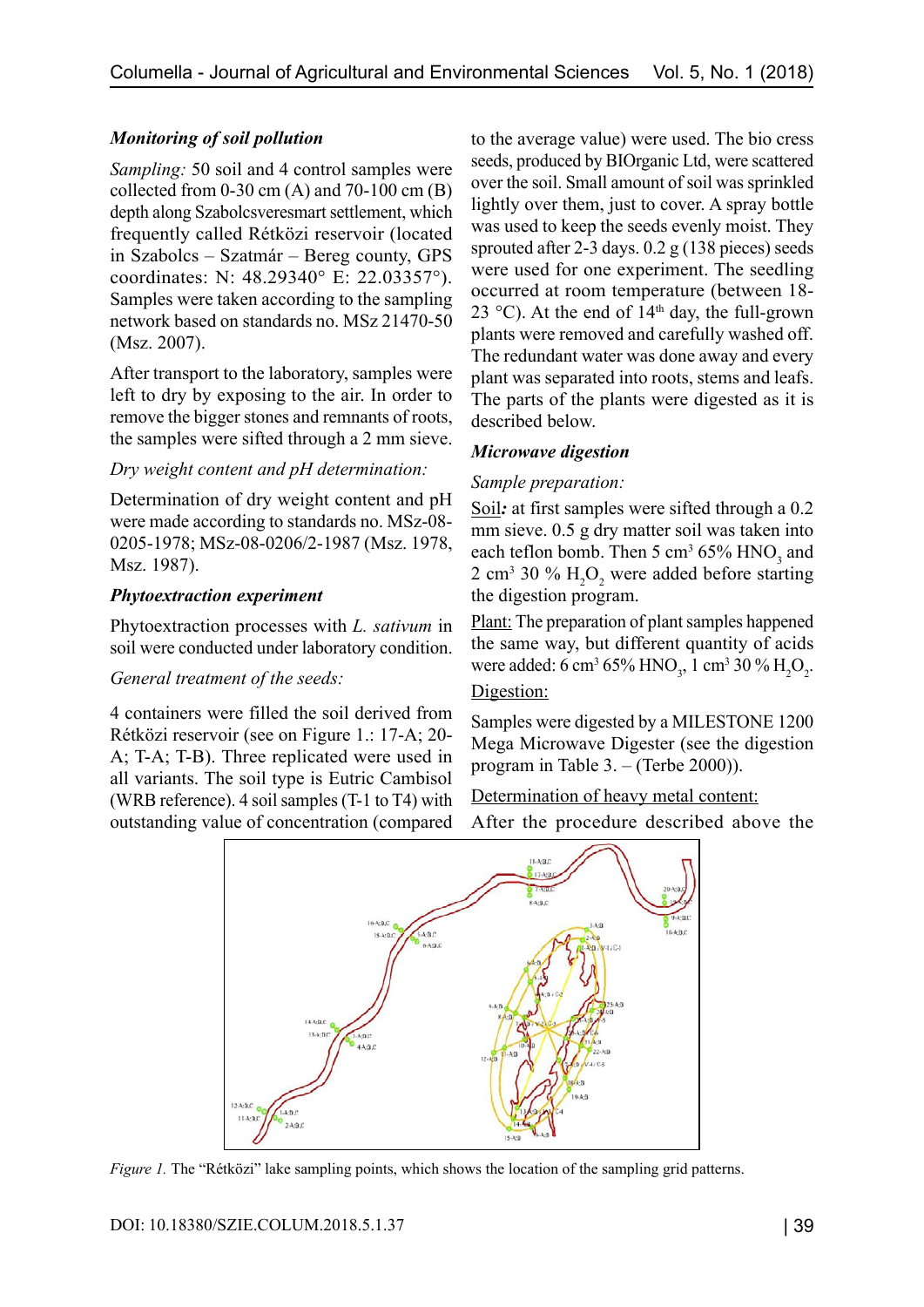|              | Time [min]   | <b>Process [Watt]</b> |  |  |  |
|--------------|--------------|-----------------------|--|--|--|
| <b>Steps</b> | Soil / Plant | Soil / Plant          |  |  |  |
|              | 5/2          | Digesting, 250 / 250  |  |  |  |
| 2.           | 2/2          | Aeration              |  |  |  |
| 3.           | 5/6          | Digesting, 400 / 250  |  |  |  |
| 4.           | 5/5          | Digesting, 250 / 400  |  |  |  |
|              | 7/5          | Digesting, 700 / 600  |  |  |  |
|              |              | ∆eration              |  |  |  |

*Table 2. Digestion program*

following elements were measured by ICP-OES and FAAS: Al, Ca, Cr, Cu, Fe, Ni, Mg, Mn, Pb, Zn in soil and Zn, Cu in garden cress.

#### *Monitoring of the soil pollution*

It became clear after completing the variance analysis (ANOVA one-way test) that the heavy metal content of the soil samples significantly depends on the place of sampling. Only one soil sample's Cu concentration (sample id.: 22-A, see on Figure 1.)  $84.8 \text{ mg kg}^{-1}$  was higher than the limit value  $(75 \text{ mg kg}^{-1})$  based on the Governmental Regulation 6/2009. (IV. 17.) KVVM-EÜM-FVM. In the case of other measured elements neither of them exceed the limit values after summarizing all the results. These results will be used as reference base of a long term monitoring system. The reason 22-A was not take into account is that the seed sprouting was inhibited at that degree of pollution causing the insufficient quantity of plant dry mater for the analysis.

# *Other parameters*

Soil tests should be taken into properties of soils, because the soil plays an important role in the biosphere of the transformation of materials, environmental protection (Győri 1998). Therefore, it is necessary to identify and take account of the different properties of the

soil. These parameters were performed (Table 2) on the basis of Győri (1998).

## *Phytoextraction experiment*

It has to be taken into consideration, that soil parameters have notable effect on these experiments: metals, heavy metals, cations are not so mobile in carbonaceous soil (Kádár and Morvai 2007). The transfer coefficient  $(T\%)$  was calculated, too (Formes et al. 2009). Although the organic matter content is determinant regarding the heavy metal concentration of the soil solution, straight correlation cannot be demonstrated by adsorptional experiments. The reason for this is pH affects the creation of metalorganic complexes and there is a strict correlation between pH and the degree of absorption. Another important factor beside this is that the structural diversity of the mouldmaterial, which is not mapped completely yet, cannot be regarded as a uniform material. Their absorption and cation-exchanging characteristics are different and depend on pH (Luo and Rimmer 1995).

It can be concluded that in almost every case the heavy metal concentration in the roots were significantly higher than in the other plant parts (see on Figures 2,3). It is favorable for the consumers because heavy metals accumulate only in a small proportion in leafs and stalks of the garden cress.

ATI UNICAM 939 AAS was used for determination of heavy metal concentration.

# **Results and Discussion**

# *Evaluating the CU concentration*

The soil samples for the enrichment of heavy

|  | Table 3. Pyisical and physico-chemical characteristic and composition (dry weight basis) of studied soils |  |  |
|--|-----------------------------------------------------------------------------------------------------------|--|--|
|  |                                                                                                           |  |  |
|  |                                                                                                           |  |  |

|                  | The soil* |       |       |       | Concentrations (mg/kg in dry matter) |        |        |        |        |
|------------------|-----------|-------|-------|-------|--------------------------------------|--------|--------|--------|--------|
|                  | $T-1$     | $T-2$ | $T-3$ | $T-4$ |                                      | $T-1$  | $T-2$  | $T-3$  | $T-4$  |
| $SP^*(K)$        | 30        | 28    | 55    | 44    | Zn                                   | 165.6  | 32.2   | 189.9  | 42.3   |
| $CaCO$ , $(\%$ ) |           |       |       |       | C <sub>d</sub>                       | 23.0   | 10.8   | 41.4   | 14.7   |
| Humus $(\% )$    | 2.2       | 2.3   | 2.3   | 2.3   | Cr                                   | 2.8    | 4.0    | 0.9    | 3.6    |
| $C/N$ ratio      | 16.7      | 12.4  | 15.0  | 14.4  | Al                                   | 1630.7 | 3519.3 | 1031.5 | 2411.2 |
| pH(H, O)         | 5.70      | 6.20  | 7.12  | 5.97  | Pb                                   | 3.4    | 2.0    | 1.4    | 1.6    |
| pH(KCl)          | 5.69      | 6.19  | 7.13  | 5.89  | Ni                                   | 1.9    | 2.2    | 0.6    | 1.9    |
| $DM^*(\%)$       | 98        | 99    | 99    | 97    |                                      |        |        |        |        |

\* Values of the polluted sediment sample in the  $\sqrt{1}$ Tisza" (T-1 to T-4);

 $SP = soil plasticity (K<sub>λ</sub>)$ . DM = dry matter conten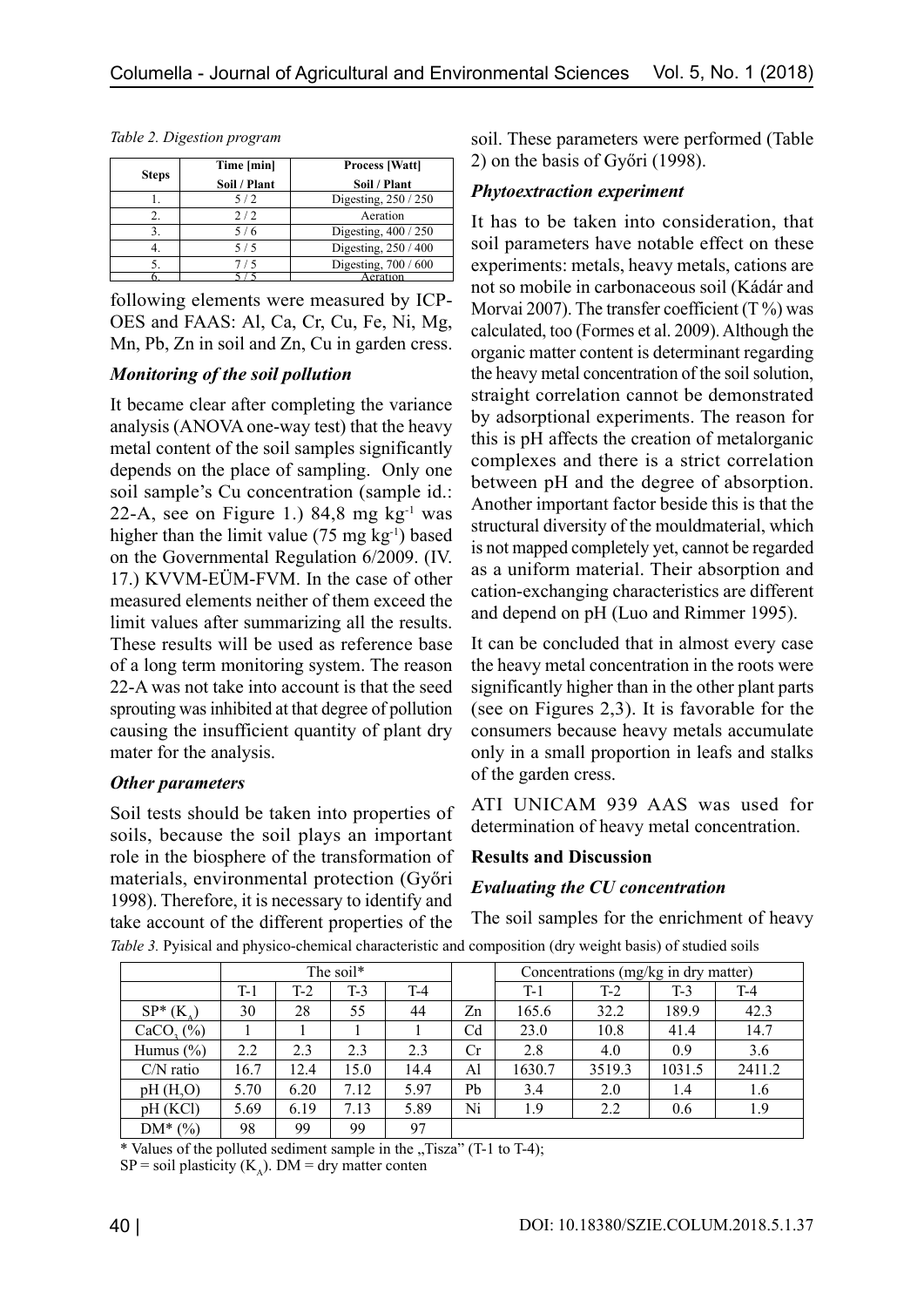

*Figure 2.* The concentration of copper in the soil pattern increased in plant.



*Figure 3.* The concentration of copper in the solution pattern increased in plant.

metals in the accumulation of plants 20 mg / kg concentration limit varies. The higher the C / N ratio of soil, and the acid-base sensitivity of the soils neutral pH (5.6) produces the utilization value of around 25%. Declining C / N ratio and the effect of increased metal concentrations to around 5% decrease in utilization. The parts of the plant does not determine the extent of the accumulation. The root part of the largest accumulation, while the smallest part of the letter.

The liquid phase accumulation of heavy metals in plant samples grown Cu concentration ratio of deficit to alter the accumulation of plant parts. The parts of the plant does not determine the extent of the accumulation. The root portion of the maximum accumulation, but is similar to the degree of drying sections. The soil grown

plants stems the accumulation of Cu accumulates at higher rates.

The medium plant samples grown heavy metal accumulation does not alter the rate of accumulation of deficits Zn concentration in plant parts. The parts of the plant does not determine the extent of the accumulation. The same plants grown in soil accumulation rate takes place. The utilization rate minimal however, shows a utilization of around 1%. The pollution-free medium, this value of high  $C/N$  and the neutral pH plants grown in soil samples is identical.

#### *Evaluating the Zn concentration*

The soil samples for the enrichment of heavy metals in the accumulation of plants 10 mg / kg concentration limit varies. The higher the C/N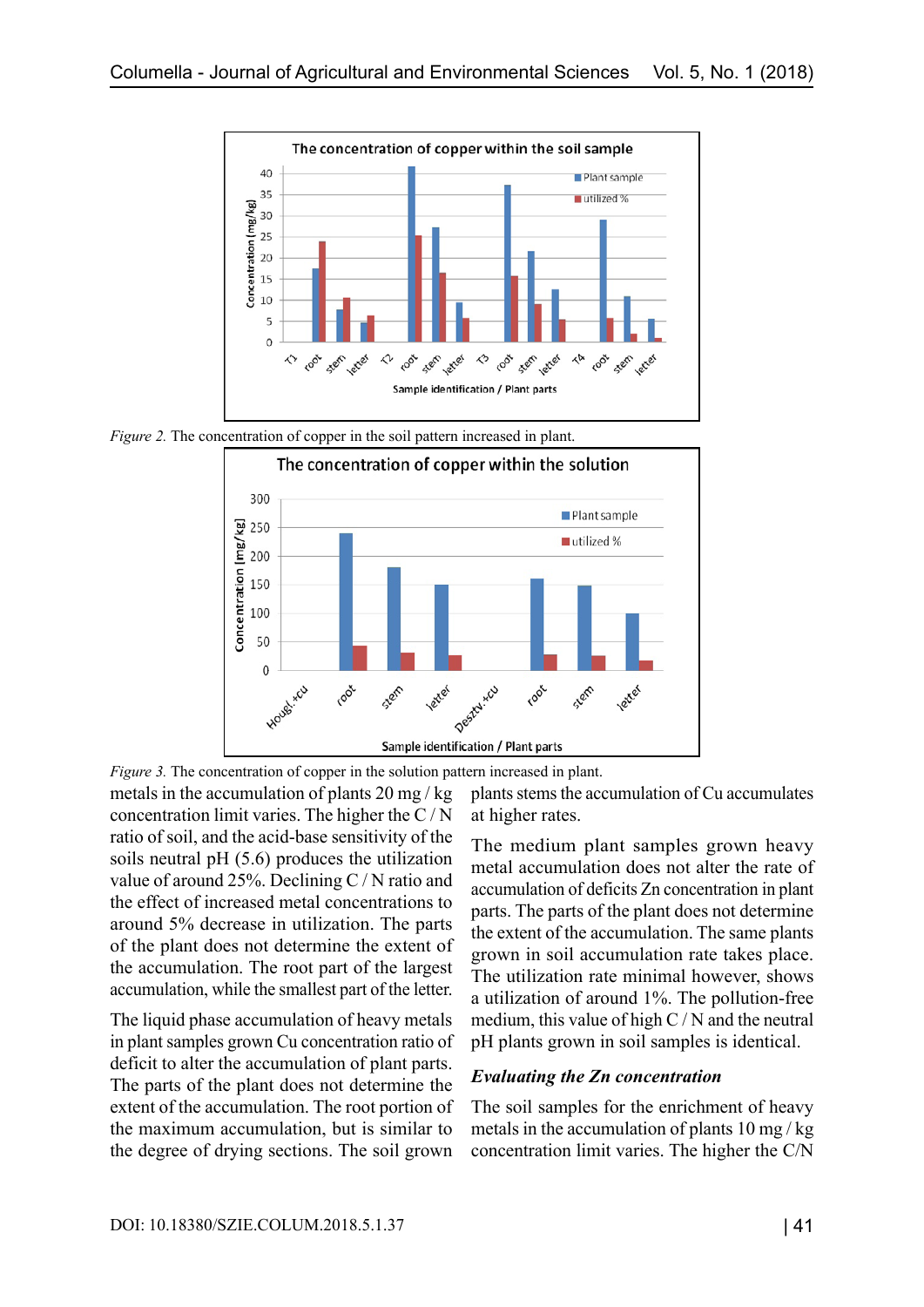

*Figure 4.* The utilize percentage of copper in the solution



*Figure 5.* The concentration of zink within the soil sample

ratio of soil, and the acid-base sensitivity of the soils neutral pH (5.6) produces a value of around 32% utilization. Declining  $C/N$  ratio and the effect of increasing the metal concentration decreases utilization at around 21%. The parts of the plant does not determine the extent of the accumulation. The root part of the largest accumulation, while the smallest part of the letter.

The medium plant samples grown changing the ratio of Cu concentration of heavy metal accumulation in plant parts into deficit accumulation. The extent of the parts of the plant concentrates the accumulation of plant root and stem area. The utilization ratio of the control sample shows a high utilization of 20%. Contrary, the utilization is less than 5% of the

value of the distilled water and the contaminated medium.

The liquid phase plant samples grown heavy metal accumulation rate of accumulation of deficits Zn concentration in plant parts shifts. The extent of the parts of the plant accumulation shifts in the utilization rate of the same proportion. The root and stem part of the largest accumulation, but the minimum leaf sections. Accumulation in soil grown plants showed only a result of the control medium

#### **Conclusions**

The medium and the biological functions of plants grown in soil do not differ from each other.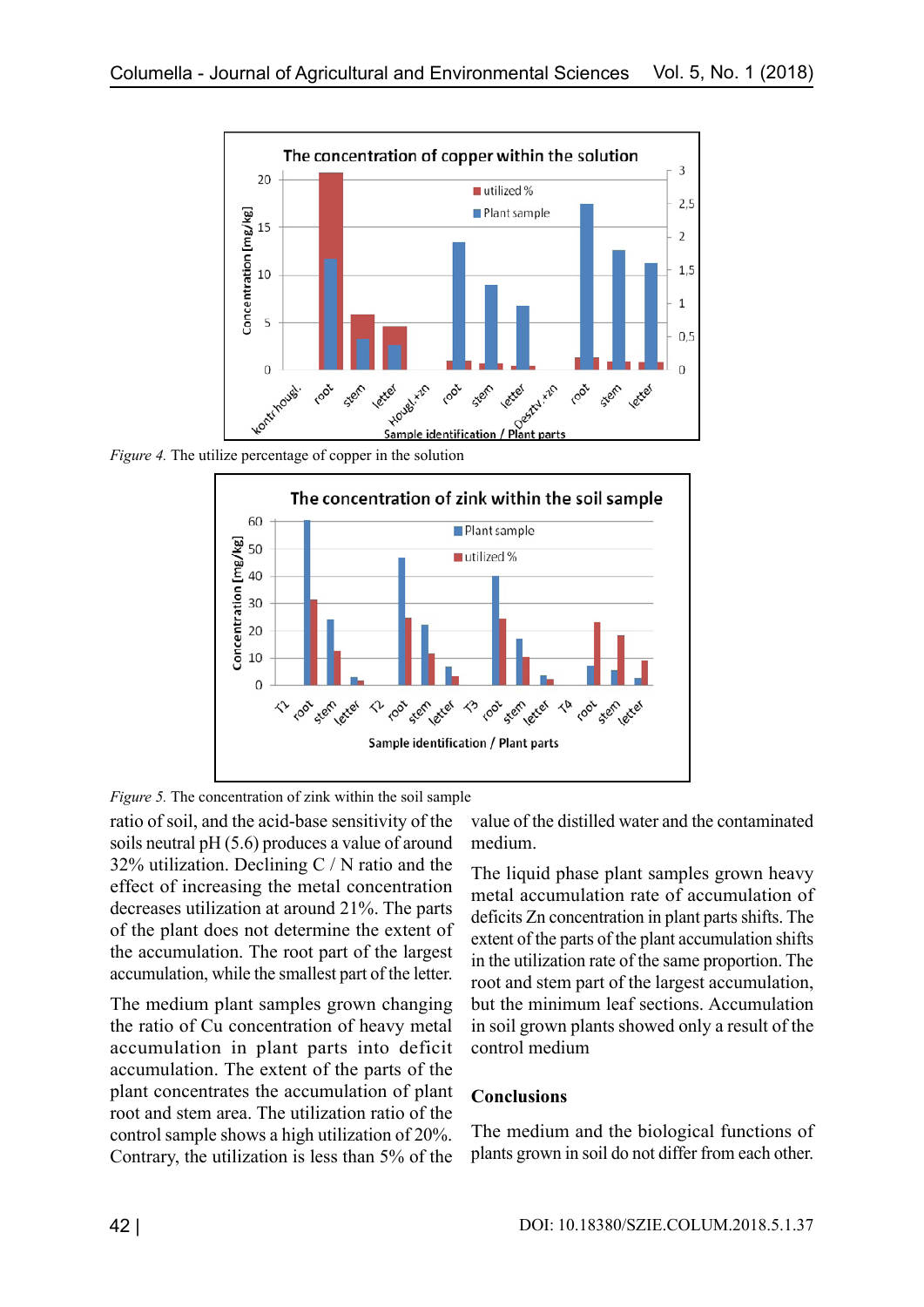

*Figure 6.* The concentration of zink within the solution

![](_page_6_Figure_3.jpeg)

*Figure 7.* The utilize percentage of zink in the solution

The plants grown in different medium heavy metal contamination in soil more sensitive to the pest picture. The nutrient composition of the plants can positively influence the accumulation ability. The plant parts may be increased from the root and shank portions of the rate of accumulation and uptake rate of the contamination. In contrast to soil, the plant nutrient solution less sensitive to degree of contamination. Seedlings thus a higher ability to remove impurities of the contaminated medium.This investigation is in accordance with other authors's results of garden cress test, which show the highest accumulation

were happened in the root (Smolinks 2007). The test area can also specify the location of the akumulation for determining cress, but the concentration of pollutants. Case of both the heavy metal concentration results in a higher accumulation of the root.

The case of minor concentrations of the same extent in all parts of the plant. Since it is proved the garden cress was able to absorb and translocate heavy metals, it creates an opportunity to apply it in fitoremediation processes. The heavy metal removal from the ecosystem via melioration in all case increases its resilience.